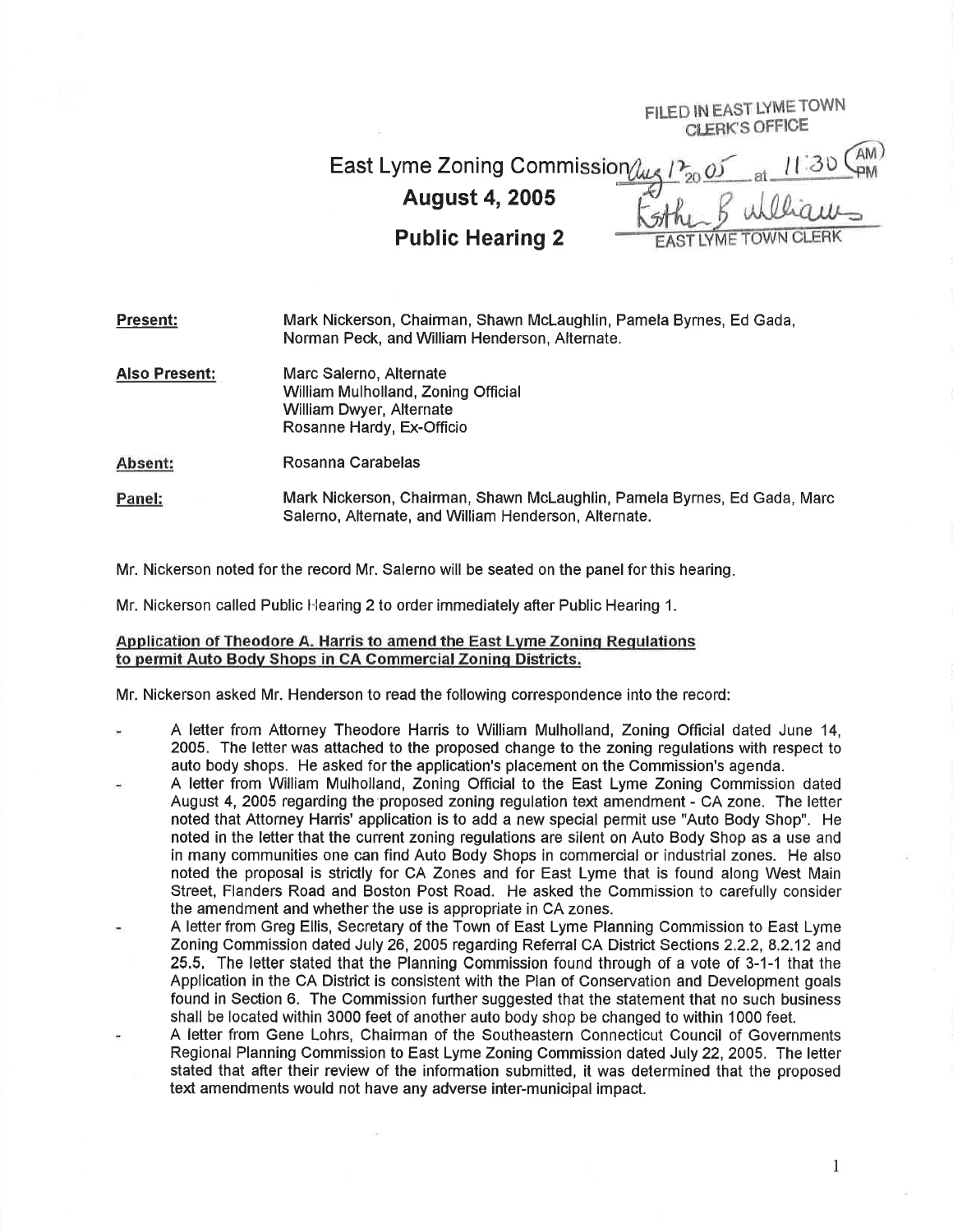A letter faxed on July 19, 2005 from Marcy Balint, Senior Coastal Planner, CT DEP, Office of Long lsland Sound Programs to Rosanna Carabelas, Secretary, East Lyme Zoning Commission regarding amendment to allow Auto Body Shops in the CA Commercial Zoning District. Mr. Nickerson noted for the record an attachment of the Body Repair and Painting Fact Sheet legal requirements and environmental controls was attached to the letter. The letter stated that OLISP reviewed the proposed amendments and flnds them generally consistent with the goals and policies of the CCMA, conditioned upon the adherence to the CT DEP's fact sheet legal requirements and environmental controls.

Mr. Nickerson noted for the record that the legal ad was run properly on July 22, 2005 and August 1, 2005.

Mr. Nickerson asked for a presentation from the applicant.

Attorney Theodore Harris, 351 Main Street, Niantic submitted to the panel a copy of the proposed regulations. Mr. Nickerson noted that the proposed regulation handed out to the panel by Attorney Harris was already part of the record. This is a proposed regulation to allow Auto Body Shop special permit use. Although there are other auto body shops, they were special permitted under other categories such as used car dealer. This would allow the specific use and therefore develop controls, The proposal includes a definition and controls. The proposed definition was "Auto body shop means a business primarily devoted to cosmetic and related mechanical repair or reconstruction of vehicles, including painting, replacement/repair of vehicle body parts and structural components, together with ancillary mechanical activities. Said activity may include the sale of vehicles, provided that is clearly ancillary to the primary activity." Attorney Harris explained the wording "ancillary mechanical activities" was added so in some cases a vehicle could be sold that the shop has restored. The other section added was the controls which are over and above the general controls and are as follows: 1) No such business shall be located within 3000 feet of another auto body shop.; 2) All damaged vehicles, and auto body parts shall be screened from view and/or maintained indoors.; 3) No outdoor painting or body work shall be allowed. All painting shall be done in strict compliance with DEP/EPA requirements.; 4) Because such business has the potential for interference with neighbors, the Commission may impose additional buffer and screening requirements, including but not limited to requiring fencing, plantings and the maintenance or architectural features and entrances, to minimize impact.; 5) The Commission may deny any such application if it finds that the business will create undue impact and/or is not appropriate within the proposed location. Attorney Harris followed up on the OLISP letter's comment regarding adding existing State law. The State's regulations will change from time to time and our regulations will have to be changed every time they change their law. Attorney Harris felt the #3 control added in the proposed regulation about complying with DEP/EPA requirements will cover these requirements. Attorney Harris said #5 of the proposed regulation will allow the Commission to control where these auto body shops will be placed in the CA zone. Attorney Harris also added that this proposed regulation will promote for a necessary service in the town for the public and other businesses in town such as car dealers.

Mr. Mclaughlin asked why the Auto Body Shop proposed will be placed in the CA zone and not in the light industrial?

Attorney Harris answered by saying it will allow the business to be open to commercial traffic.

Mr. Mulholland reminded the Commission that this proposal is to include auto body shops in CA zones only.

Mr. Nickerson said auto body shops has never been defined in the current regulations

Mr. Henderson commented on it's placement near fresh water such as Latimer Brook and the possible risk.

Attorney Harris said that there are very strict DEP standards for this type of shop. All work will be performed inside and will require filtration systems.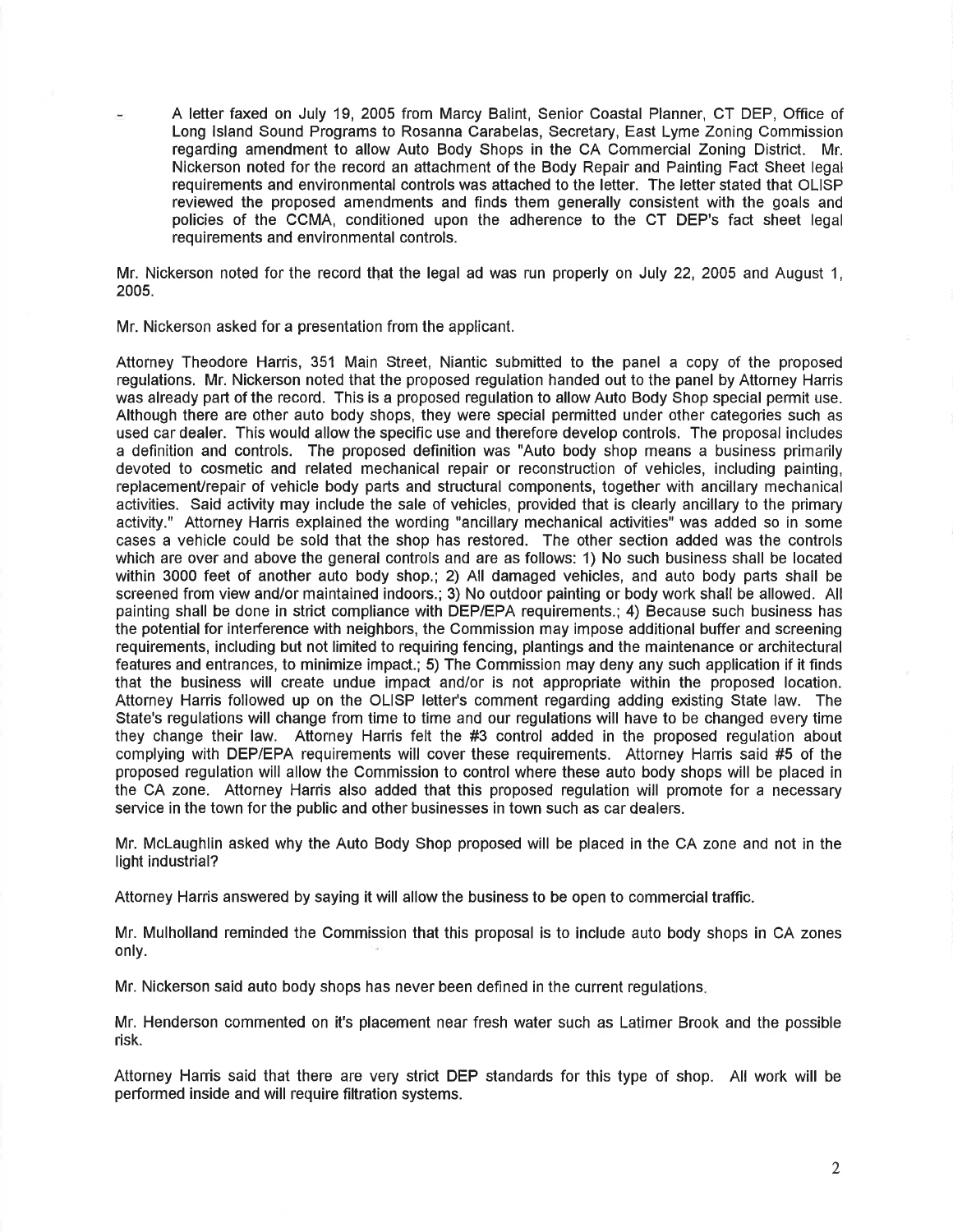Mr. Mulholland said if this application goes forward, he recommends adding a control about not storing parts and damaged vehicles on site.

Attorney Harris said one of the proposed controls states that all damage cars and parts have to be screened.

Mr. Nickerson suggested adding a control that only registered motor vehicles will be stored, they will be stored away from the street and neighbors and a maximum number of cars being able to be stored.

Mr. Mulholland reminded the Commission that through the special permit process the Commission would be able to approve where parts and cars are stored.

Ms. Byrnes stated she did not see a control regarding noise pollution in the proposed regulation.

Attorney Harris stated that all work would be done inside which will reduce the sound.

Mr. Nickerson said that if the garage doors were open the noise would be released and suggested adding that garage doors have to be closed.

Mr. Nickerson called for anyone from the public to speak for the application-Hearing no one-

Mr. Nickerson called for anyone from the public to speak against the application-

Virgil Horton, 2 Amberly Lane, Niantic distributed a folder to the Commission. Mr. Nickerson marked for the record the folder distributed by Mr. Horton as Exhibit A. Mr. Horton stated that 80% of the CA zone is located in the Aquifer area refening to a map in his exhibit. He stated that the Zoning Commission has primary responsibility for enforcement of the Aquifer Protection Act. Mr. Horton pointed out that the State of Connecticut does not have an official definition of an auto body shop in their regulations. The Auto Body Association of Connecticut and National Auto Body Council defines this type of work as Collision Repair. He added that utilizing a term not commonly in use is fraud with potential problems and would effect the very fabric of our zoning guidelines. With back up by exhibits, he went on to say the Collision repair industry has changed in the past years and can no longer be considered cosmetic. Referring to other exhibits included, an auto body shop is characterized as a business that uses substances such as ignitable and toxic paints, antifreeze, transmission fluid, etc. The business also utilizes metal cutting machinery, welding machines, etc. The East Lyme Zoning Regulation Section 20 under prohibited uses states that no building or structure shall be erected or used for any of the following uses: any use or trade that is noxious or offensive for reasons of gas, odor, dust, vibration, noise, etc. Mr. Horton also reviewed other exhibits he included which defined businesses allowed in the CA zones and a quote from Mr. Mulholland saying if the type of business is not stated it is not allowed. Mr. Horton said Collision repair is not stated because it violates other regulations. He also referred to his exhibit of the 2004 CT DEP Aquifer regulations which includes commercial services using hazardous materials. The Town of East Lyme submitted their level B mapping of their Aquifer and a diversion certificate, which they should back up. He asked how could the Town submit a diversion certificate without approving the Aquifer map. Mr. Horton also added that if the Commission approves this regulated activity, when the Aquifer Act is approved this business will be grandfathered. He then referred to the State of Connecticut DEP interim municipality guidelines for protecting the Aquifer zone while the Aquifer Act is in the process of being approved which encourages towns to take reasonable actions to improve their protection. Mr. Horton opinion is that it means not adopting amendments that would conflict with this Act. He also includcd in his exhibit the East Lyme Plan of Conservation and Development, Section 4 which defines CA districts that land zones for uses that provides goods and services which historically has served for community interaction and commodary. Mr. Horton also said 281 acres of the Town's approximate 500 acres of CA zone lie in the Flanders Road CA zone which is mostly in the Aquifer zone. He stated the DEP guidelines have to be followed and why doesn't the Commission just ratify them. Mr. Horton asked the Commission to deny this application especially when the public has taking the time to provide the Commission with all this information.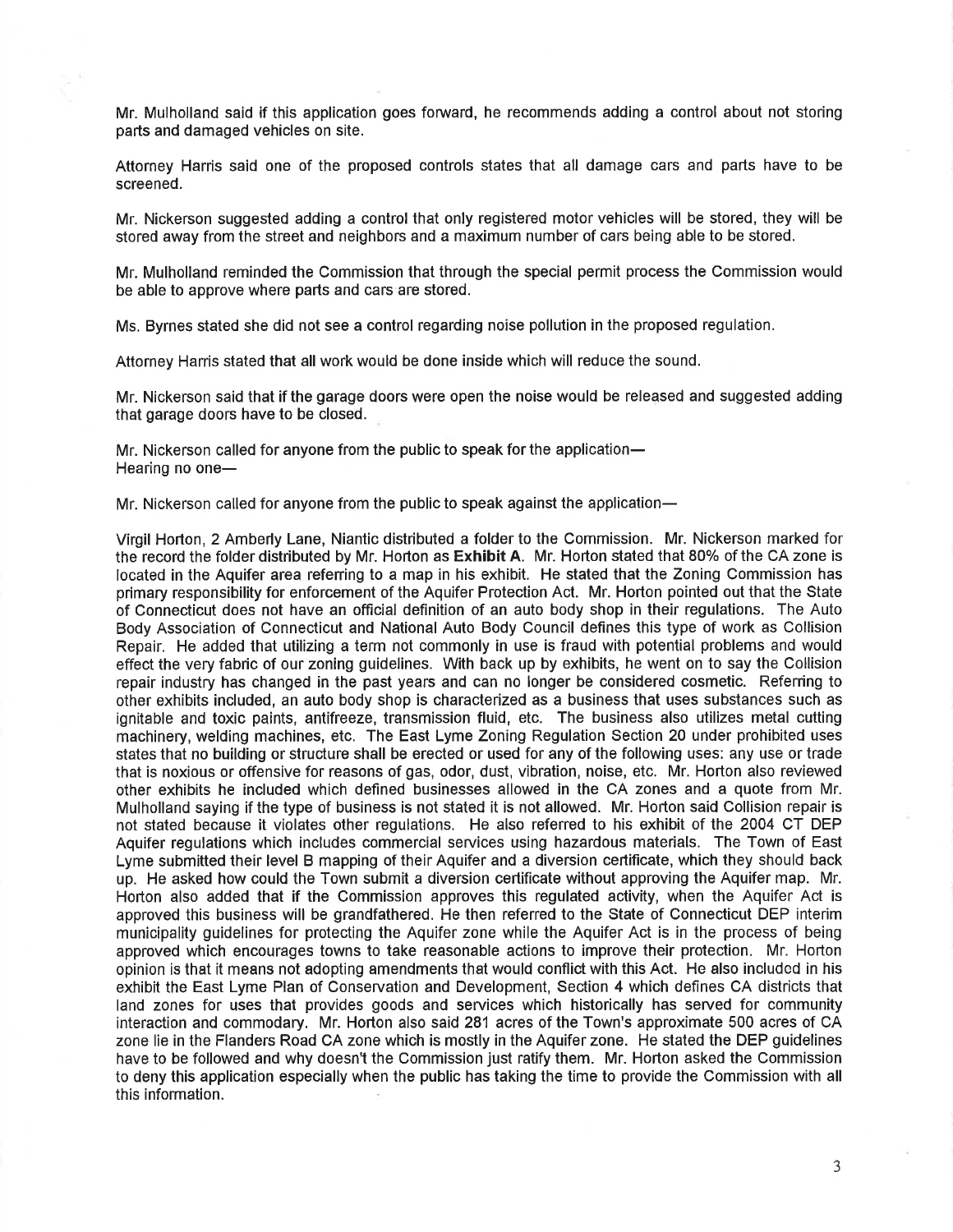Karen Kari, 6 Boston Post Road, East Lyme wanted to reaffirm that the DEP has come forth and stated that these type of businesses are very dangerous and that is already recognized in the regulations that the Town doesn't want the noxious fumes, noise etc. The Commission needs to take a hard look especially when an applicant is coming forth to start a business before a known Act is approved that will deny it.

Rear Admiral Arnold Danielson, Ret., 4 Carlisle Lane, Niantic said East Lyme is a great place to live and he would like to keep it that way. He stated that Mr. Horton has presented some pertinent information and the Commission should listen to it. With the noise and possible pollution of the waters, he felt the Commission should look out for the children of this community.

Mr. Nickerson called for anyone from the public to speak neutral to the application-Hearing no one-

Mr. Nickerson called for any further comment.

Attorney Theodore Harris said each town has their own definition for an auto body shop but the specific service to be provided was included in the definition proposed. Part of the CA zone and some of the industrial zone is in the Aquifer area but the Aquifer Act is not adopted and this type of business is currently allowed. These types of businesses are already existing in this town. The Town of East Lyme is the 1<sup>st</sup> town in this State to adopt Aquifer regulations and this Commission has been sensitive to this issue. The State has issued standards so that this service can be done safely. Attorney Harris feels this service is allowable, necessary and can be done safely in the CA zones. lf the business is so dangerous, why are they allowing and maintaining existing businesses of this type. Attorney Harris feels this an appropriate regulation for this Town.

After questioned by Mr. Salerno, Attorney Harris said ancillary mechanical activities were included in the definition only to offer, on a very small-scale, the sales of restored vehicles.

Mr. Mulholland asked if the applicant would be opposed to a limitation on the sale of vehicles.

Attorney Harris had no opposition to limiting the sale of vehicles because the core of the business is to perform auto body work.

Mr. Nickerson stated the placement on the parcel where cars will be for sale needs to be looked at.

Ms. Byrnes asked if this type of business would be allowed if the proposed Aquifer Protection Rules are active.

Attorney Harris said this type of business will not be allowed after the Aquifer Act is enacted but is currently allowed and the current businesses will be allowed to continue even after those rules are enacted.

Mr. Henderson thanked Mr. Horton for bringing forth the information regarding this application and his concern for the community. He asked Attorney Harris if there are standards under the DMV licensing and if he would be opposed to adding to the proposed controls a reference to Aquifer standards.

Attorney Harris answered by stating there are standards in the licensing process but they are separate than zoning standards and that Aquifer issues should be handled in the section of the regulations designated specifically to those standards.

Mr, Nickerson asked Attorney Harris if he would be opposed to adding in parenthesis the term Collision Repair.

Attorney Harris said one term should be adopted and Collision Repair is a State term